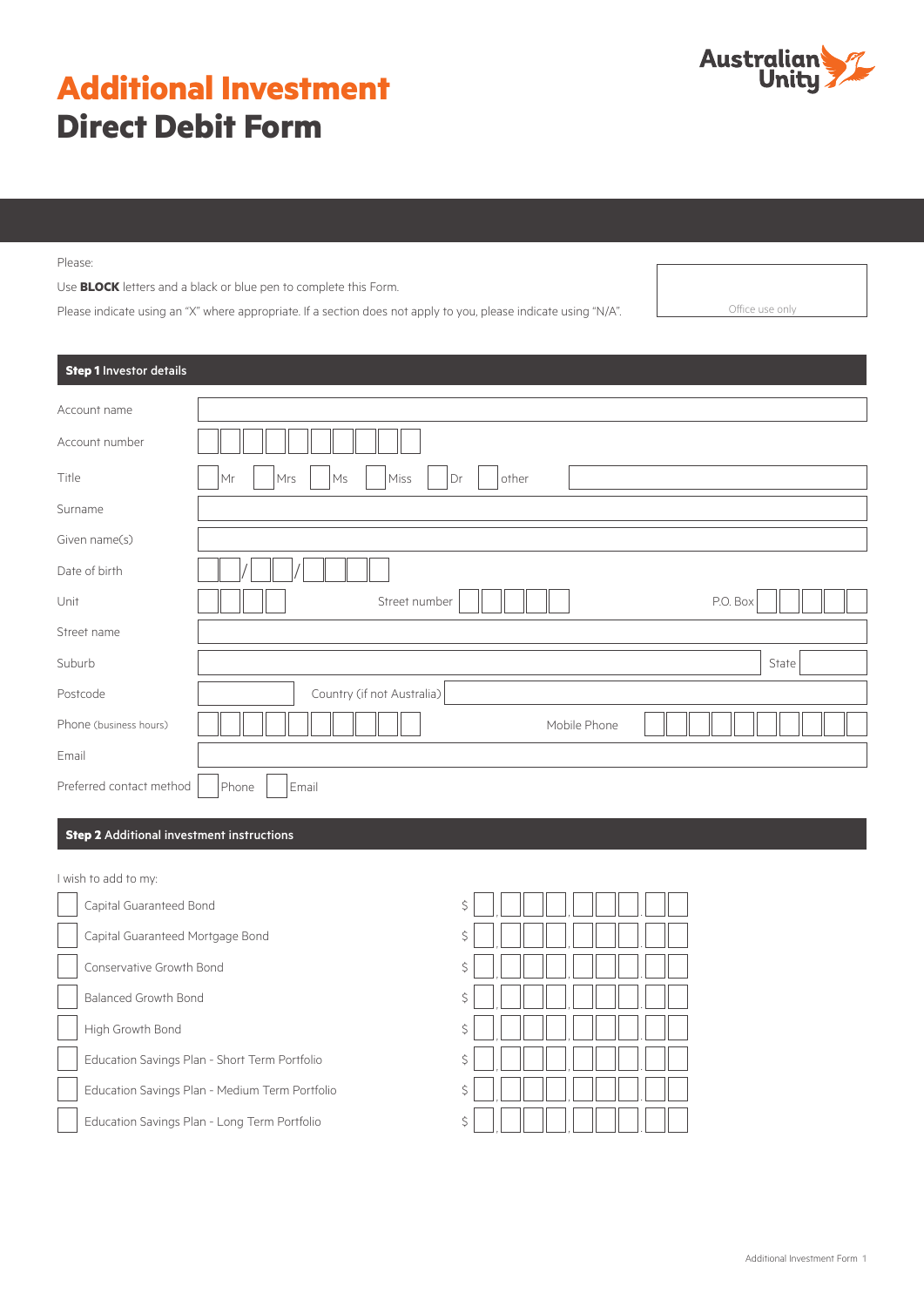# **Step 3** Cheque or direct debit

I authorise payments from the following account:

| Name of<br>financial institution                                                |                  |                                                           |  |
|---------------------------------------------------------------------------------|------------------|-----------------------------------------------------------|--|
|                                                                                 |                  |                                                           |  |
| Account name                                                                    |                  |                                                           |  |
| Branch number (BSB)                                                             |                  | Account number                                            |  |
| Commencing on                                                                   |                  | and until further notice Australian Unity is to           |  |
| Debit \$                                                                        |                  | from the account specified each (please tick on box only) |  |
|                                                                                 | Month<br>Quarter | Half year<br>Year                                         |  |
| OR I enclose my cheque payment for $\frac{1}{2}$<br>to Australian Unity Limited |                  |                                                           |  |

# **Step 4** Authorisation

I have read and understood the Australian Unity Direct Debit Request (DDR) Service Agreement.

#### **Signature**

| Print name |  |  |  |
|------------|--|--|--|
|            |  |  |  |
| Date       |  |  |  |



# **Please send this form to:**

Australian Unity Reply Paid 64466 South Melbourne VIC 3205 (no stamp required if mailed in Australia)

# **OR**

Forward this form to your financial adviser

# **Contact us**

 $\circledcirc$ 

 $(\oplus)$ 

Australian Unity 114 Albert Road, South Melbourne VIC 3205

australianunity.com.au

#### **Investor Services**

 $\circledcirc$  investments@australianunity.com.au



(●) 03 8682 5057

# **Adviser Services**



(合) 03 8682 5057

AUIP0079-201709